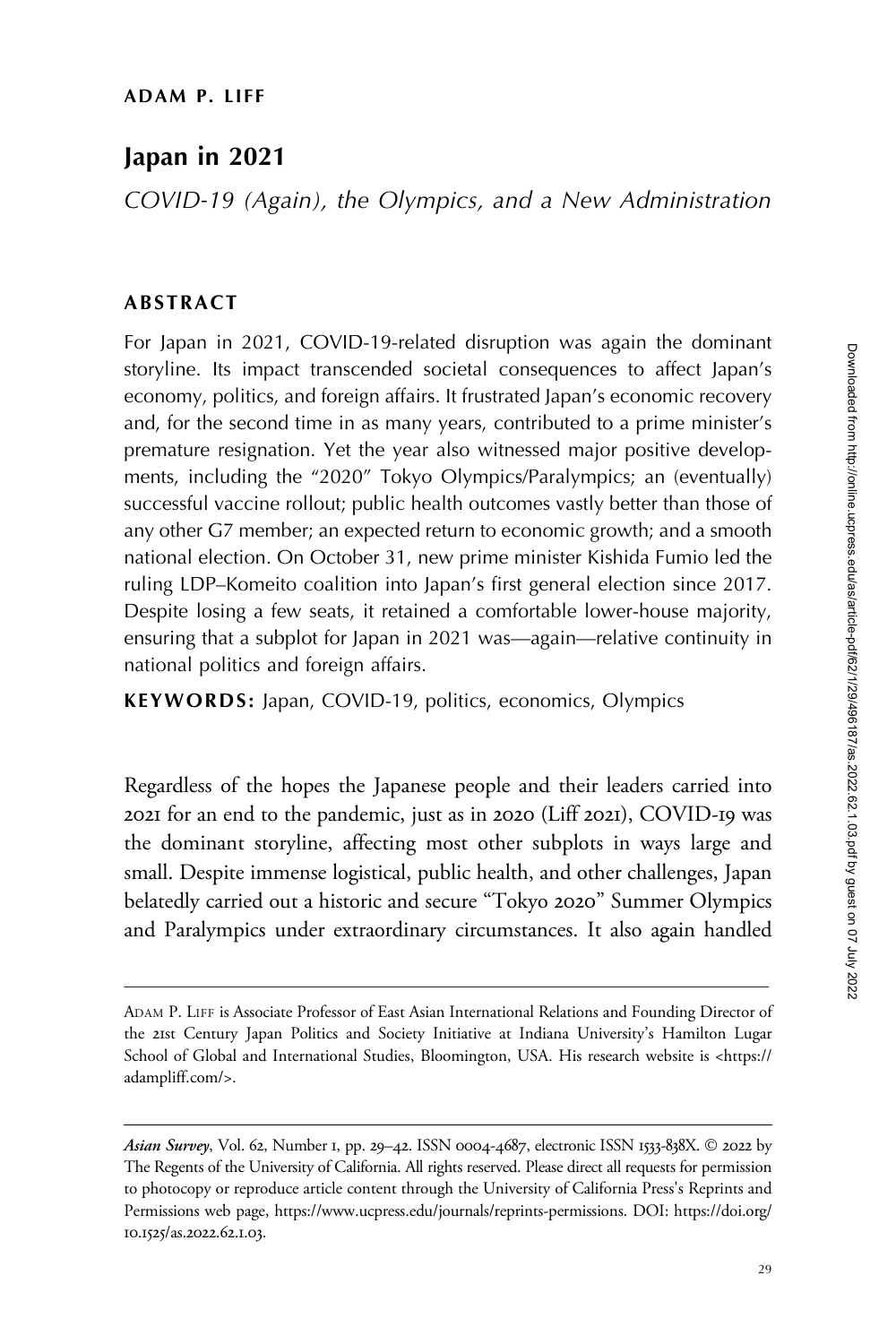the pandemic far better than any other G7 country (as measured by confirmed case counts and deaths). Nevertheless, widespread public frustration with the government's response prompted the abrupt resignation of Japan's prime minister for the second time in as many years. The cabinet of prime minister Suga Yoshihide (September 2020 to October 2021) was so unpopular by the time of the late-summer "fifth wave" of COVID infections— Japan's worst to date—that he opted not even to run for another term as Liberal Democratic Party (LDP) president. Throughout the year, COVID-19 countermeasures, including curtailed business activities, a strict de facto ban on entry by most foreign nationals, and supply chain challenges were but a few examples of the pandemic-induced headwinds buffeting Japan's economy and society.

Despite being a rough year, however, as of this writing (early November), 2021 seemed likely to close on a more hopeful note. In September, a remarkably competitive intra-LDP election to succeed Suga as the party's leader was won by the moderate former long-serving foreign minister Kishida Fumio, who became Japan's 100th prime minister on October 4. With COVID-19 case counts plummeting after a late-summer surge, on October 1 the government fully lifted a state of emergency, marking the first time in six months the entire country was not under the measure. Later that month, the IMF (2021) forecast positive GDP growth for 2021 (2.4%) and 2022 (3.2%).

At month's end (October 31), Japan's first general election since 2017 reduced but retained the ruling LDP–Komeito's comfortable majority in Japan's powerful lower house, suggesting a solid mandate for Kishida and his effort to pursue a "new capitalism" aimed at achieving economic growth while addressing inequality and COVID-19-related disruption. Though Japan was hardly out of the woods pandemic-wise, with an electoral mandate the Kishida administration relaunched in early November under very different circumstances than Suga's had just one year earlier. Despite an exceptionally slow vaccine rollout earlier in the year, by November Japan had by far the lowest confirmed daily case counts and deaths among G7 members and tied with Canada for the most fully vaccinated member state. On November 8, Japan reported no confirmed deaths from COVID-19 for the first time in 15 months. These trends raised hopes that Japan could mitigate a widely feared winter surge and possibly accelerate a return toward something resembling a post-pandemic "normal" in 2022.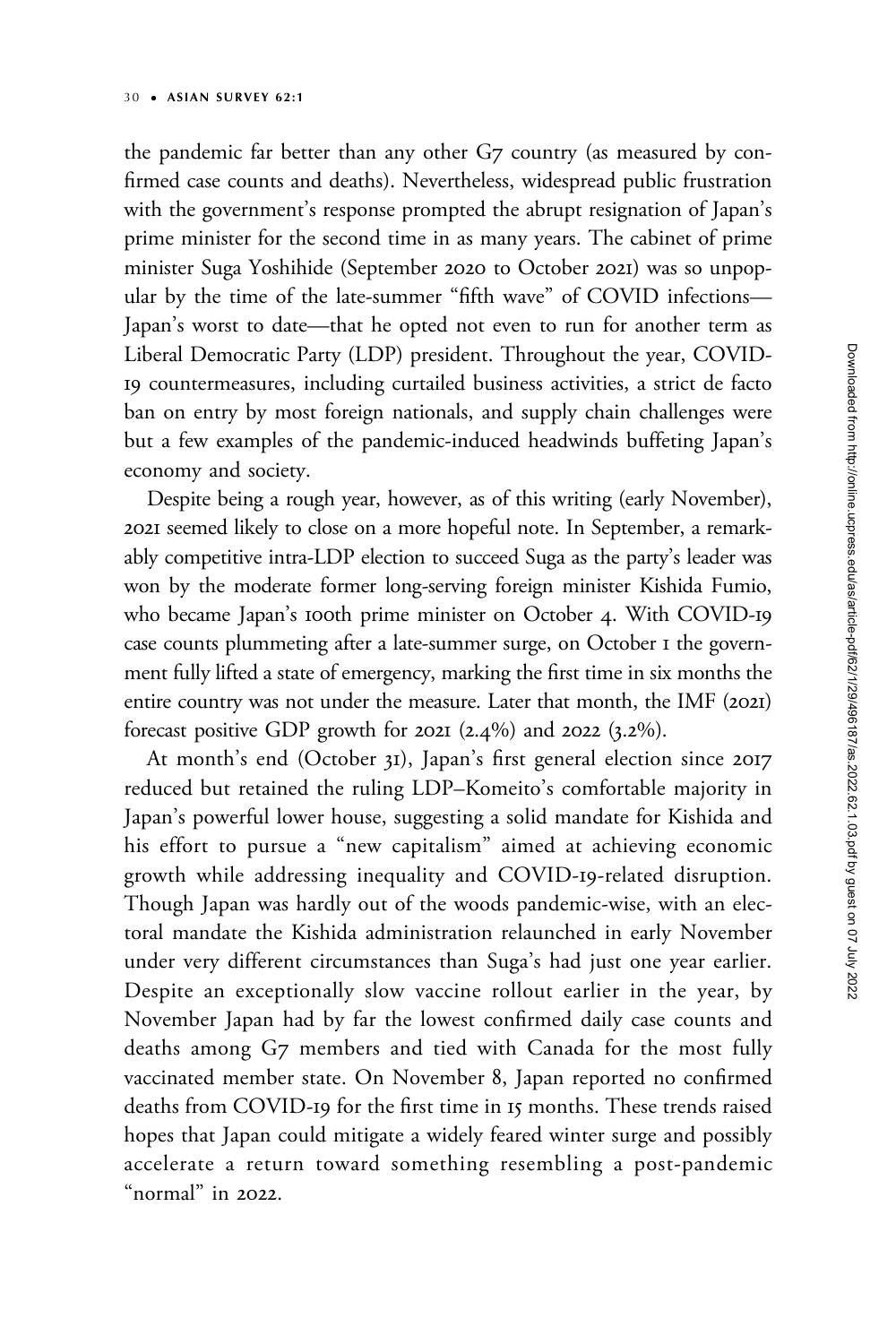## COVID-19 (AGAIN) AND THE 2020 OLYMPICS

In spring 2020 then-prime-minister Abe Shinzo (2012–2020) and his government were widely criticized domestically for a slow and ineffective response to the novel coronavirus. In spring 2021 the Suga administration was widely criticized for a slow vaccine rollout. The launch of Japan's vaccination campaign was plagued by various problems, including a shortage of vaccine supplies owing to Japan's dependence on overseas production; too few medical personnel trained and authorized to inoculate people; strict regulations on new drug approvals, including mandatory domestic clinical trials; and various logistical challenges in administering the shots via local governments. Consequently, Japan's vaccination campaign did not kick into gear for front-line essential workers until February and for its large elderly population until April, four months after inoculations had begun in the United States and the United Kingdom. By mid-May only 3% of Japan's 126 million people had received at least one shot, the worst performance among major economies (COVID-19 Data Explorer, n.d.).

However, by late spring, once the government addressed these issues, including by establishing mass vaccination sites run by Japan's Self-Defense Forces and by allowing dentists, lab technicians, and EMTs to put shots in arms, daily vaccinations surged. By the end of May, Japan was vaccinating more people daily, on a population-adjusted basis, than the United States. Throughout the summer, more than a million Japanese received shots every day. By early August the rapidity of Japan's rollout surpassed all other G7 countries—averaging four to five times that of the United States despite the latter's far more severe public health crisis. After a brief August-September surge induced by the Delta variant, daily confirmed cases and deaths plummeted across the country. By early November nearly three-fourths of Japan's population had been fully vaccinated, and its confirmed case counts and death rate per million people were small fractions of its G7 counterparts (COVID-19 Data Explorer, n.d.). Concerns earlier in the year about possible widespread vaccine hesitancy had largely faded away.

Though Japan's response to COVID-19 was relatively successful from the standpoint of public health, the societal and economic fallout was nevertheless significant—including not only domestic emergency proclamations and strong headwinds against economic growth but also strict border controls. As late as September the estimated numbers of foreign visitors entering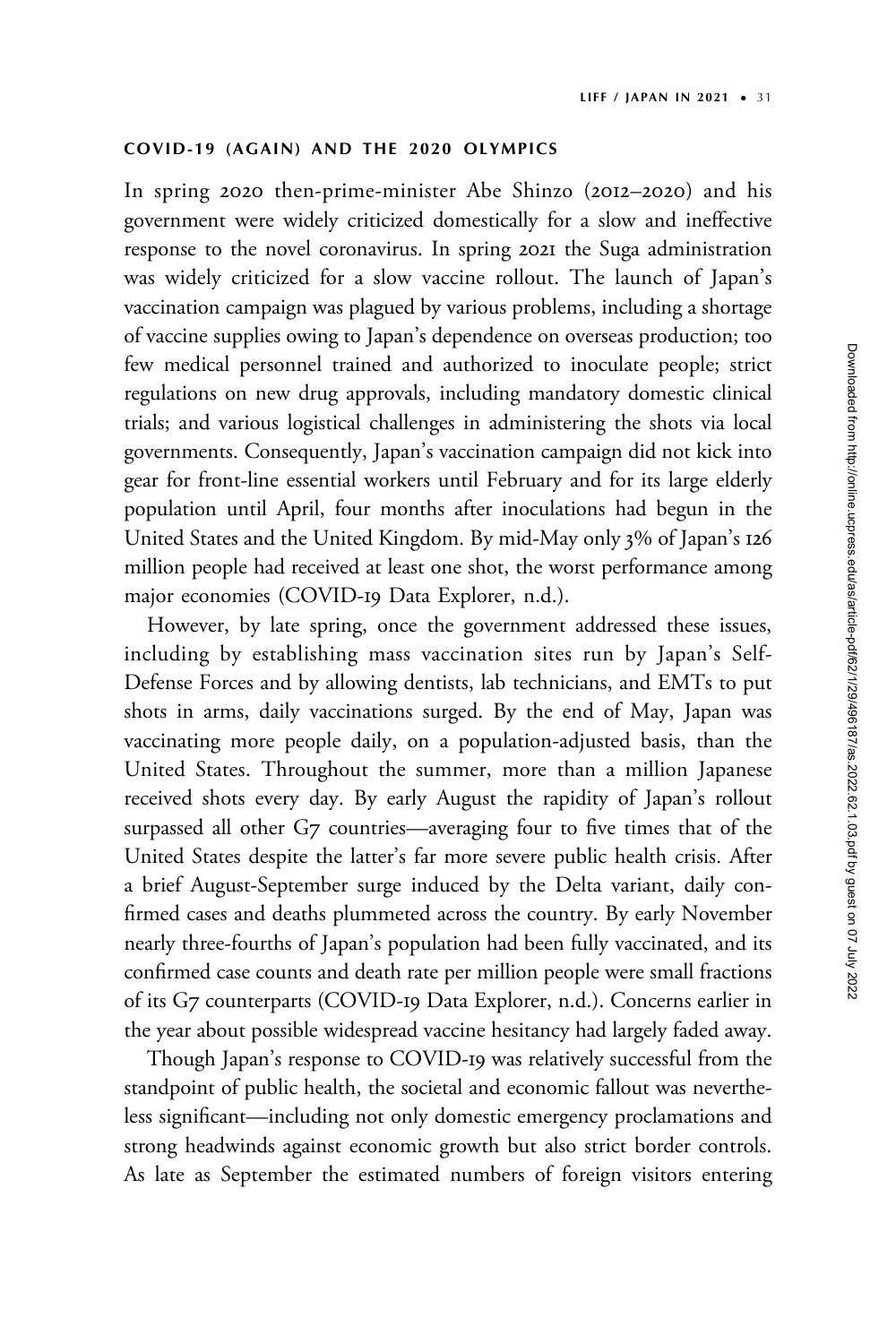Japan and of Japanese nationals going overseas remained down 99% and 97%, respectively, compared to two years earlier (Mainichi 2021). Japan's borders were effectively shut to most foreigners for most of 2021, including tourists, businesspeople, scholars, and even hundreds of thousands precertified for residence status, such as technical intern trainees and international students (Nikkei 2021b).

Despite these realities, the Suga government and the International Olympic Committee insisted that the postponed "2020" Tokyo Summer Olympics/Paralympics go forward. This was controversial. In June, polls suggested that most Japanese feared a rebound in COVID-19 cases, and nearly one-third thought the games should be canceled entirely (Kyodo 2021). Nevertheless, Suga insisted that the games would be "safe and secure." Overcoming immense logistical and public health challenges, the Tokyo Olympics were held from July 23 to August 8, followed by the Paralympics August 25 to September 5. Though dubbed the "no fun" Olympics by some frustrated athletes because of unprecedently strict COVID-19 protocols, including a ban on public spectators, public sentiment improved as the games got underway. This was probably due in no small part to the impressive performances of Japan's athletes, who won more gold medals than ever before.

### NATIONAL POLITICS

Last year, this section ended as follows: "Whether Suga is ultimately remembered as a caretaker serving out the final year of Abe's term or 2020 is the beginning of a new Suga Era remains to be seen" (Liff 2021). Amid the controversy over the Olympics, COVID-related public health emergencies, and Japan's August-September fifth wave of coronavirus cases—its worst to date—the world got its answer: On September 3, Suga announced his intent to resign, abandoning his hopes of running for reelection as LDP president and leading the party/ruling coalition into a (constitutionally mandated) autumn general election. Though Suga entered office in September 2020 with 62% public support, by January 2021 his Cabinet's support rate was under water. During 2021 it peaked at 44%. By late spring it had fallen to 35%, and by August it was 29% (NHK 2021). Widespread public dissatisfaction with the government's COVID-19 response effectively ended a prime ministership prematurely—for the second year in a row.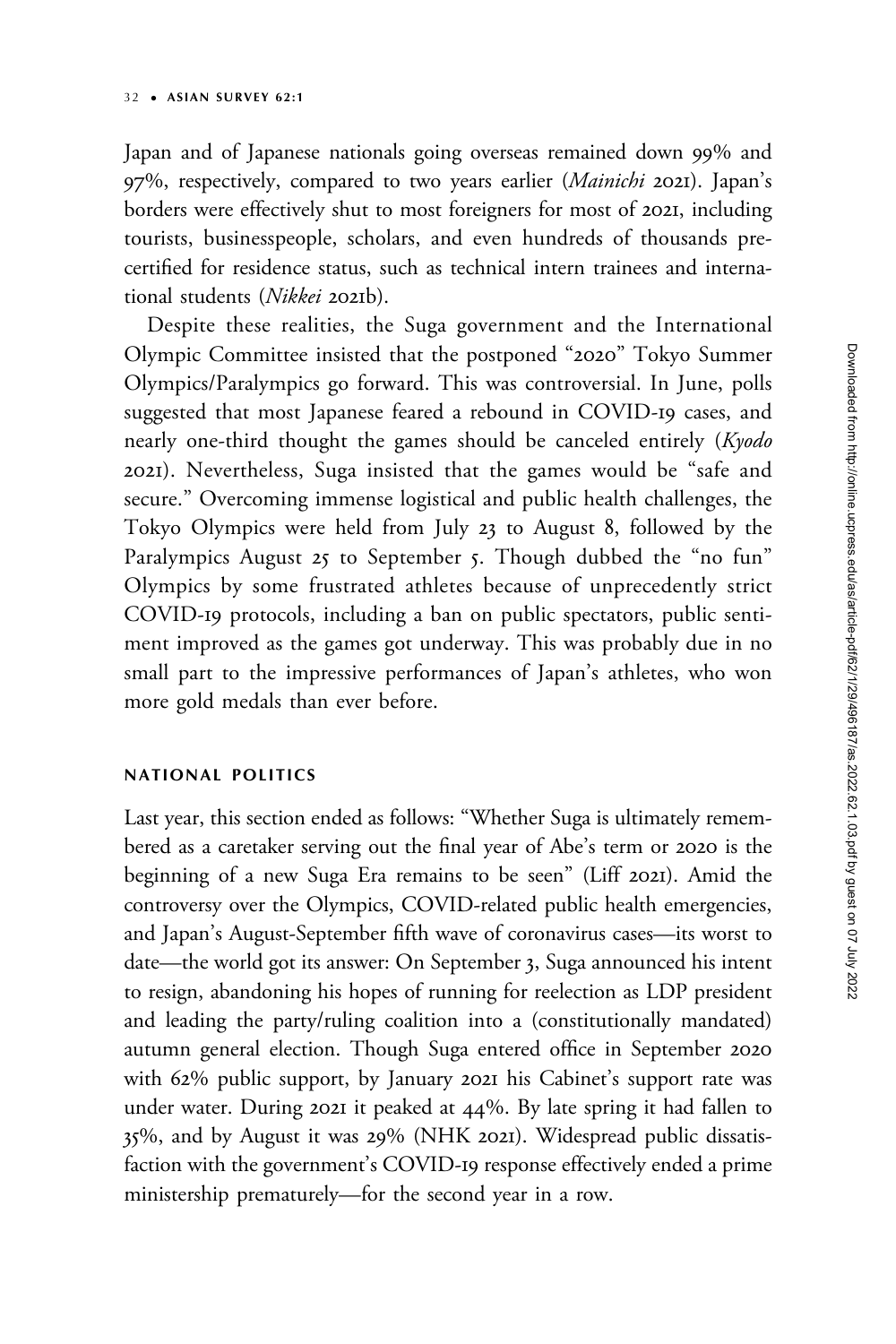Though 2021 saw numerous intriguing national and local political storylines, beyond Suga's resignation two autumn political events were most consequential for Japan: the LDP's September 29 presidential election and its October 31 general election. The latter was especially significant as it marked Japan's first lower-house election in four years and the first since 2009 without former prime minister Abe at the LDP/ruling coalition's helm.

The September intra-LDP contest to succeed Suga as party president had high stakes. The winner would not only become the first politician since Abe in 2018 to be elected to a full three-year term as the head of Japan's most powerful political party. By virtue of the LDP's lower-house majority, he or she would also become prime minister. The weeks-long race pitted the ultimate winner—Abe's moderate long-serving former foreign minister, Kishida—against three other former ministers in Abe's Cabinet: from his left, popular vaccine czar and former foreign and defense minister Kono Taro and former minister for internal affairs and communications Noda Seiko, and from his right, Abe acolyte cum former minister of internal affairs and communications Takaichi Sanae. The race was notable for its 50/50 gender balance (despite more than 90% of LDP Diet members being men), the willingness of several faction leaders to allow their members to vote their conscience, and the fact that in a race to lead Japan's postwar dominant and conservative party the most popular candidate among the general public (Kono) had a history of staunch opposition to nuclear power and supported same-sex marriage and dual surnames for married couples.

But Japan's general public does not choose the LDP's president. On September 29, Kishida defeated Kono in a two-man run-off, 257 votes to 170. On October 4 he formally succeeded Suga to become Japan's 100th prime minister, and immediately announced plans to dissolve the lower house. The general election campaign began on October 19, and voters went to the polls on October 31.

Japan's first general election campaign since 2017 had some unusual characteristics. First, it was extremely short. That was by design, as Kishida sought to exploit an anticipated public honeymoon and to catch the opposition off guard. Second, it featured unprecedentedly close electoral cooperation among opposition parties. Of particular note was the strangebedfellows pairing of the leading opposition Constitutional Democratic Party of Japan (CDP) and the Japanese Communist Party (JCP). (For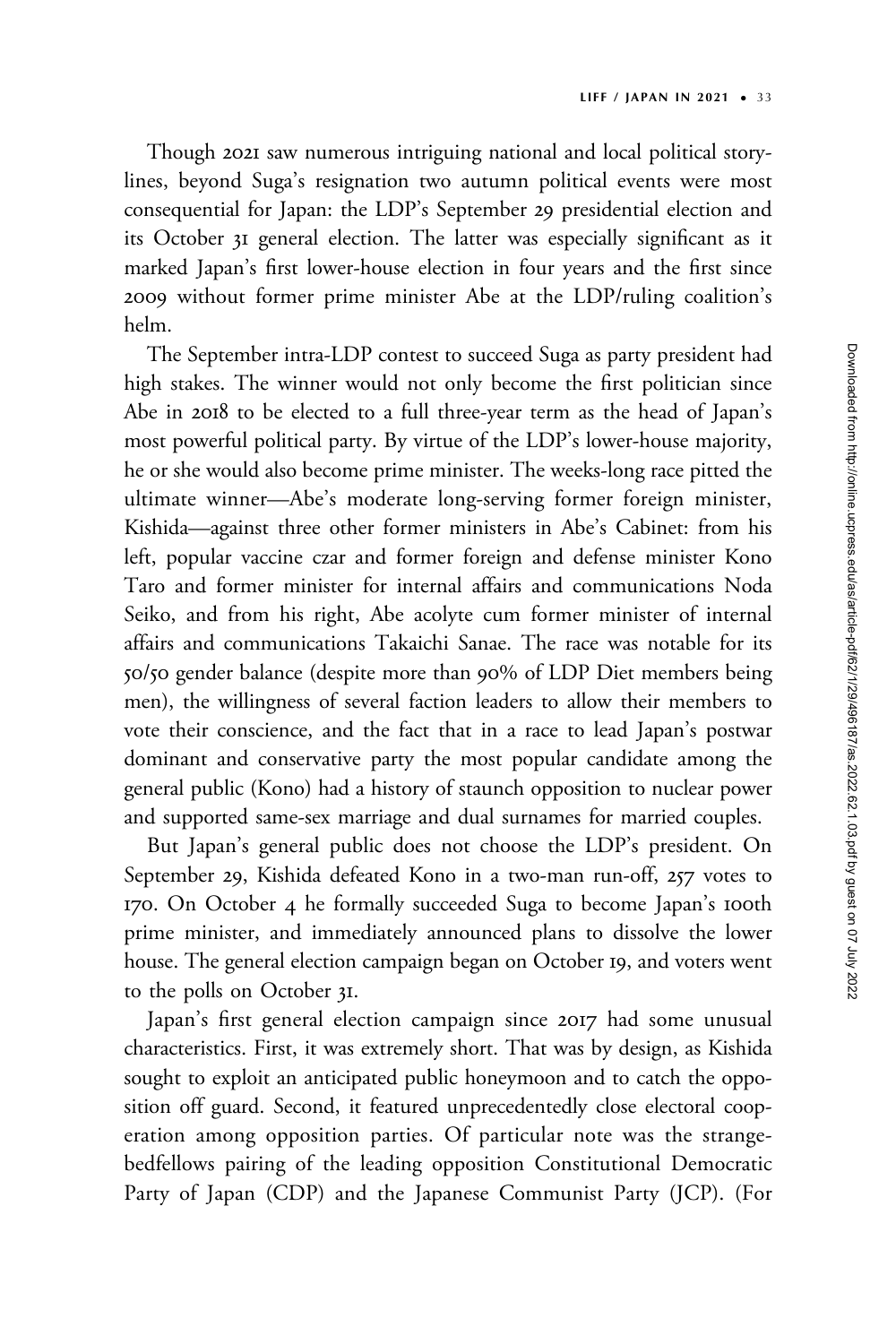example, whereas the former supports the US–Japan alliance and Japan's Self-Defense Forces, the latter wants both abolished.) Though their shared desire to defeat the LDP was sufficient for electoral cooperation, there was less coordination on policy. The JCP also made clear it would not join a government even if the CDP somehow became able to form one. Nevertheless, opposition-party coordination was significant: 132 of 289 singlemember districts saw head-to-head (LDP/Komeito vs. opposition candidate) contests. For example, the JCP fielded only 105 candidates in singleseat constituencies, significantly fewer than the 206 it had run in 2017 (Yomiuri 2021).

When the dust settled, the LDP had lost only 15 seats, outperforming (relatively low) pre-election expectations, and Komeito gained three. All told, the ruling coalition retained a diminished but still comfortable majority of 293 seats (63% of the lower house's 465). Of those, the LDP won 261—enough to effectively control and make up the majority of all standing committees.

Though the election's big-picture result—continuation of the LDP– Komeito government—was hardly shocking, there were some smaller surprises. Of particular note, despite their unprecedentedly ambitious electoral coordination both the CDP and JCP lost seats, with the former's total falling from 110 to 96 and the latter's from 12 to 10. (This dismal result led the CDP's leader to announce his resignation and rendered the future of electoral cooperation among opposition parties uncertain.) In contrast, the conservative, Osaka-based Nippon Ishin no Kai (Japan Innovation Party) outperformed expectations, more than tripling its seats (from 11 to 41) to become the third-largest party in the lower house. Though this led some observers to suggest that Ishin might replace Komeito in the ruling coalition, the unique benefits Komeito provides the LDP in national elections (Liff and Maeda 2019), coupled with Ishin's apparent disinterest, made such a scenario unlikely. Nevertheless, together with the Democratic Party for the People's gaining seats (from 8 to II), the "pro-constitutional-reform camp" had increased their strength further beyond a two-thirds majority—ensuring that the perennial but never yet successful constitutional-revision movement will remain an important space to watch. Finally, several political heavyweights, including LDP secretary-general Amari Akira and former kingmaker Ozawa Ichiro, lost seats in their districts (but remained in the Diet through Japan's proportional representation system).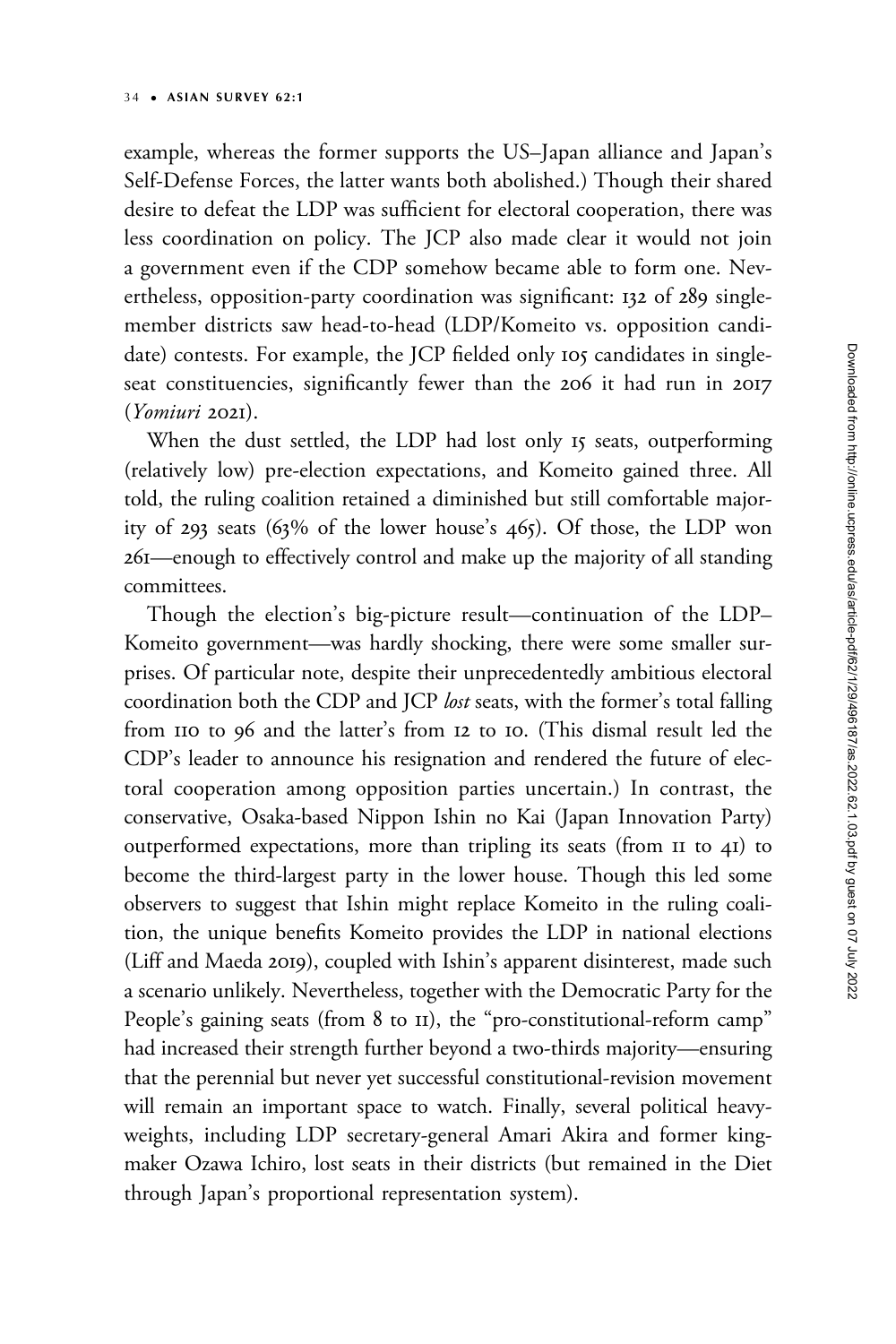Beyond the headline results, the 2021 general election also reinforced long-standing concerns among some observers about voter/youth enthusiasm and representation in Japan's national politics. First, the election saw the third-lowest voter turnout since 1945—the latest in a string of elections since 2012 to generate low public enthusiasm, especially among non-aligned voters. Second, the campaign featured the fewest candidates—1,051 for 465 seats—and second-lowest percentage of first-time candidates since Japan introduced its new electoral system in the 1990s. Third, the number of candidates under age 40 (99) was comparable to those over age 70 (97), with the former figure the lowest in history. Finally, despite the Diet's 2018 passage of a historic law calling for gender equity in politics—an acknowledgment that Japan ranks very low in global ranks of female representation in its powerful lower house (10%)—the proportion of female candidates (18%) was unchanged from 2017 (Nikkei 2021a). After the election, the percentage of seats held by women was unchanged, and the number actually declined by two.

The abrupt resignations of two Japanese prime ministers in as many years and the lukewarm public support for Kishida immediately after taking office rekindled concerns among some observers of a possible return to Japan's annual "revolving door" of short-lived prime ministers and the political instability that characterized the years immediately preceding the relatively popular and stable Abe government's nearly eight years in power (2012– 2020).<sup>1</sup> Though this is possible, it seems unlikely, for several reasons. First, Kishida appears to have a much stronger mandate than Suga. Unlike his predecessor, Kishida was elected by his colleagues to a full three-year term as LDP president in a competitive intra-party election. He then led the ruling coalition to a lower-house election victory, where the LDP's performance exceeded most expectations. Furthermore, the general election itself suggested that the major factors facilitating the ruling coalition's repeated electoral success since returning to power in a 2012 landslide victory have not fundamentally changed. These factors include the fractiousness and relative unpopularity of the opposition parties, historically low voter participation, and close LDP–Komeito coordination. Lastly, the election results

<sup>1.</sup> The 2006-2012 period witnessed six different Japanese prime ministers elected in only six years. Also, control of the government changed twice as a result of landslide elections in opposite directions (the Democratic Party of Japan wrested control from the long-ruling LDP-Komeito coalition in 2009; the LDP-Komeito coalition got it back in 2012 and has not lost it since).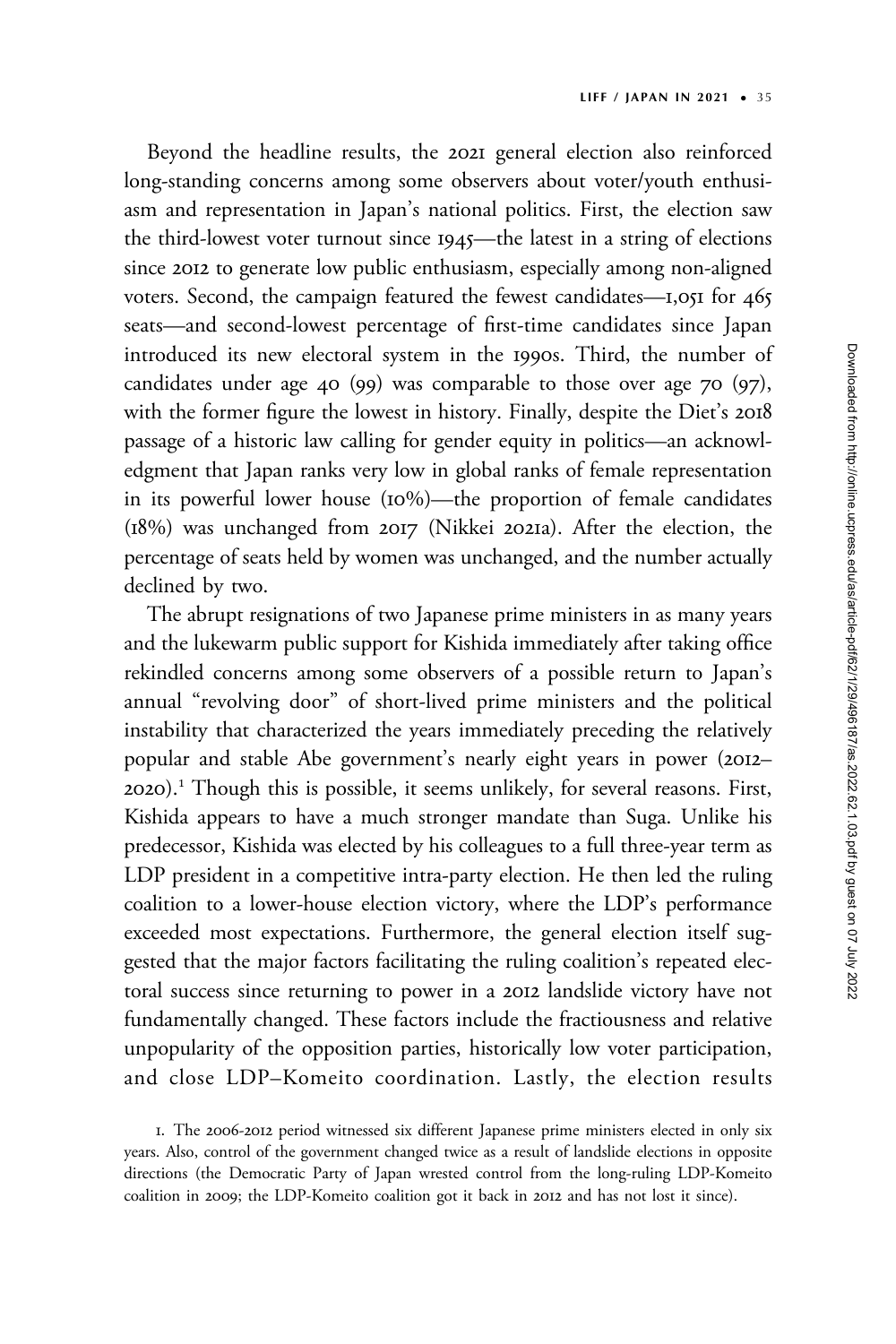themselves suggest a basic preference within both the LDP and the general population for stability, continuity, and moderation.

Nevertheless, continued economic, fiscal, and demographic challenges, the COVID-19 pandemic, and an increasingly complicated international environment, inter alia, are generating pressure for ambitious reforms. Due to temperament, ideological moderation, COVID-19's uncertain trajectory, and/or political calculations, in the short term Kishida may tread carefully—avoiding potentially controversial reforms that could split the party. However, some in the party may pressure him to pursue more ambitious reforms, especially if the LDP performs well in the summer 2022 upper-house election. The next constitutionally mandated election would not be until 2025.

#### ECONOMY

As noted last year, though there were a few silver linings, such as a relatively low unemployment rate and a surging stock market, COVID-19 made 2020 an awful year for Japan's economy. By the second half of 2021, however, circumstances had improved significantly. In mid-October the IMF (2021) forecast Japan's GDP growth for 2021 at 2.4%. Though better than Japan's recent historical average, this was lower than IMF growth forecasts for other major economies (e.g., the US at 6%; China at 8%; the euro area at 5%) and would be insufficient to make up for the 4.6% contraction in 2020. In short, Japan's economy still faced significant headwinds. The news was better for stockholders: after reaching historic heights in 2020, Japan's benchmark Nikkei 225 index set new records in 2021.

The positive economic headlines also masked public concerns about inequality. Coupled with sluggish growth and increasing public debt, the future trajectory of Japan's economy as it struggles to come out of the pandemic is uncertain. Kishida highlighted these issues in his October inaugural policy speech. He called for further economic stimulus measures and financial support for people who need it as part of a socioeconomic vision he calls "new capitalism" (atarashii shihonshugi), which he said would treat growth and wealth redistribution as part of a "virtuous cycle" (Kishida 2021). Though the details remain to be worked out, Kishida's rhetoric could augur a shift away from what some observers consider a "neoliberal orthodoxy" that has defined mainstream LDP policy in the twenty-first century.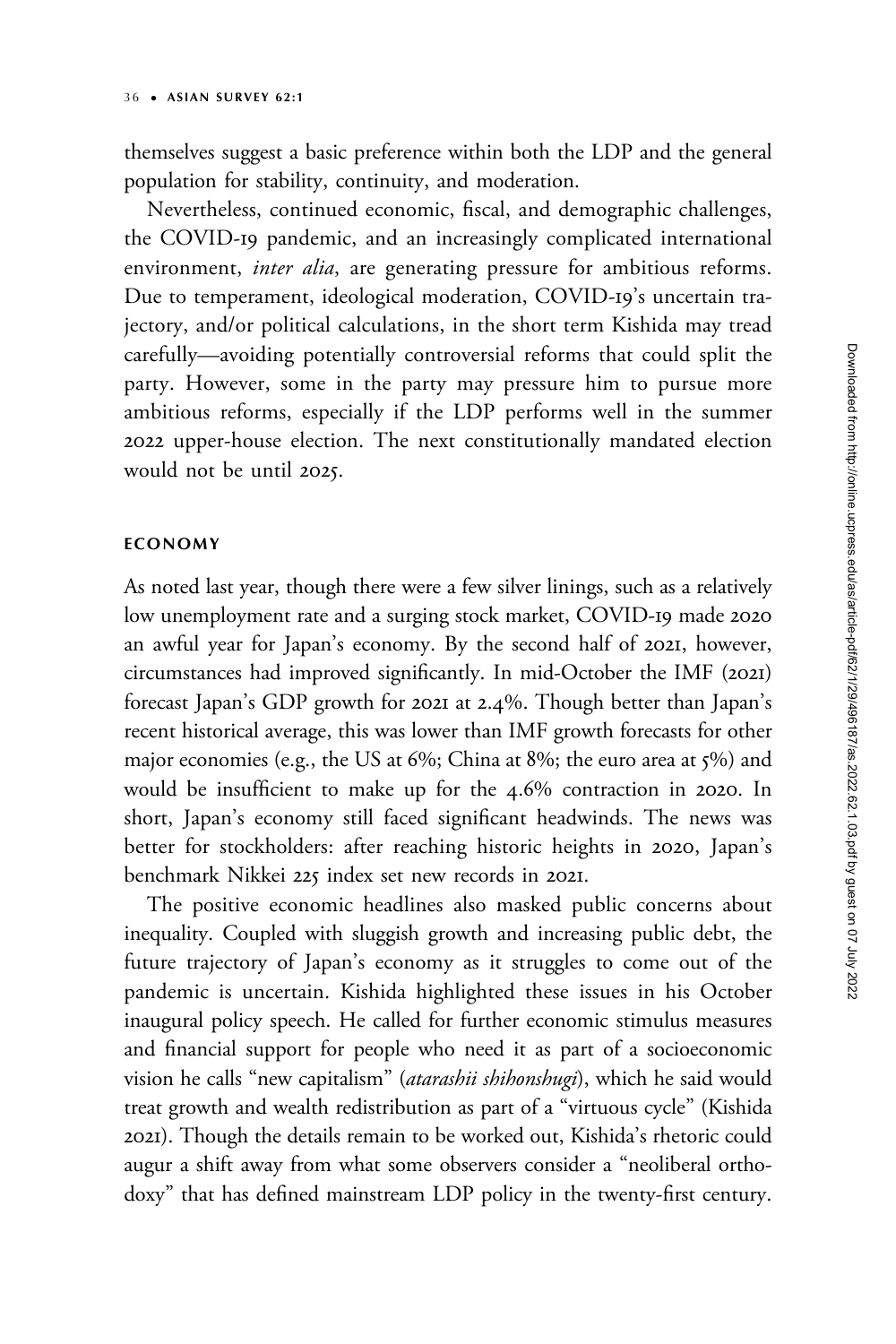#### FOREIGN AFFAIRS AND NATIONAL SECURITY

Though 2021 was again an eventful year in Japanese foreign affairs and national security, amid the disruption caused by COVID-19 as of this writing it is difficult to identify major departures from the longer-term trends discussed in last year's review. That said, several noteworthy stories can be extracted from the year's headlines.

Given the centrality of the United States to Japan's foreign policy, the transition from US president Donald Trump (2017–2021) to Joseph Biden (2021–) was perhaps the most significant external development for Japan. Immediately after taking office, the Biden administration unabashedly championed allies as "force multipliers," with a particular emphasis on democratic partners. As a testament to the particular importance the new administration places on Japan, the first overseas trips of Biden's secretaries of state and defense were to Tokyo (March), and Biden's first in-person summit was with Suga (April). The historic Biden–Suga joint statement charted an ambitious and comprehensive agenda for the allies on issues ranging from climate to trade and pandemics. Perhaps most famously, amid deepening tensions between China and Taiwan, Suga joined Biden in "underscor[ing] the importance of peace and stability across the Taiwan Strait" and "peaceful resolution of cross-Strait issues"—the first such reference in a US–Japan summit statement since 1969 (Ministry of Foreign Affairs 2021a).

Though the US–Japan relationship remained on solid ground during 2021, some current and future challenges were clear. Of particular significance for Japan in the economics/trade space is Washington's apparent continued disinterest in proactively supporting the ambitious free trade and regional economic integration agenda successive Japanese leaders have championed. Ten months into the Biden administration, not much has changed. With China's application to join the Japan-led, 11-member Comprehensive and Progressive Agreement for Trans-Pacific Partnership (CPTPP) in September, and the 15-member Regional Comprehensive Economic Partnership (RCEP)—of which both Japan and China are members —set to enter into force in early 2022, Washington is conspicuously absent from efforts to shape Asia's future economic order (Solís 2021). Challenges also abound in the security domain, especially as China's increasingly heavy investments in its military continue to bear significant fruit and major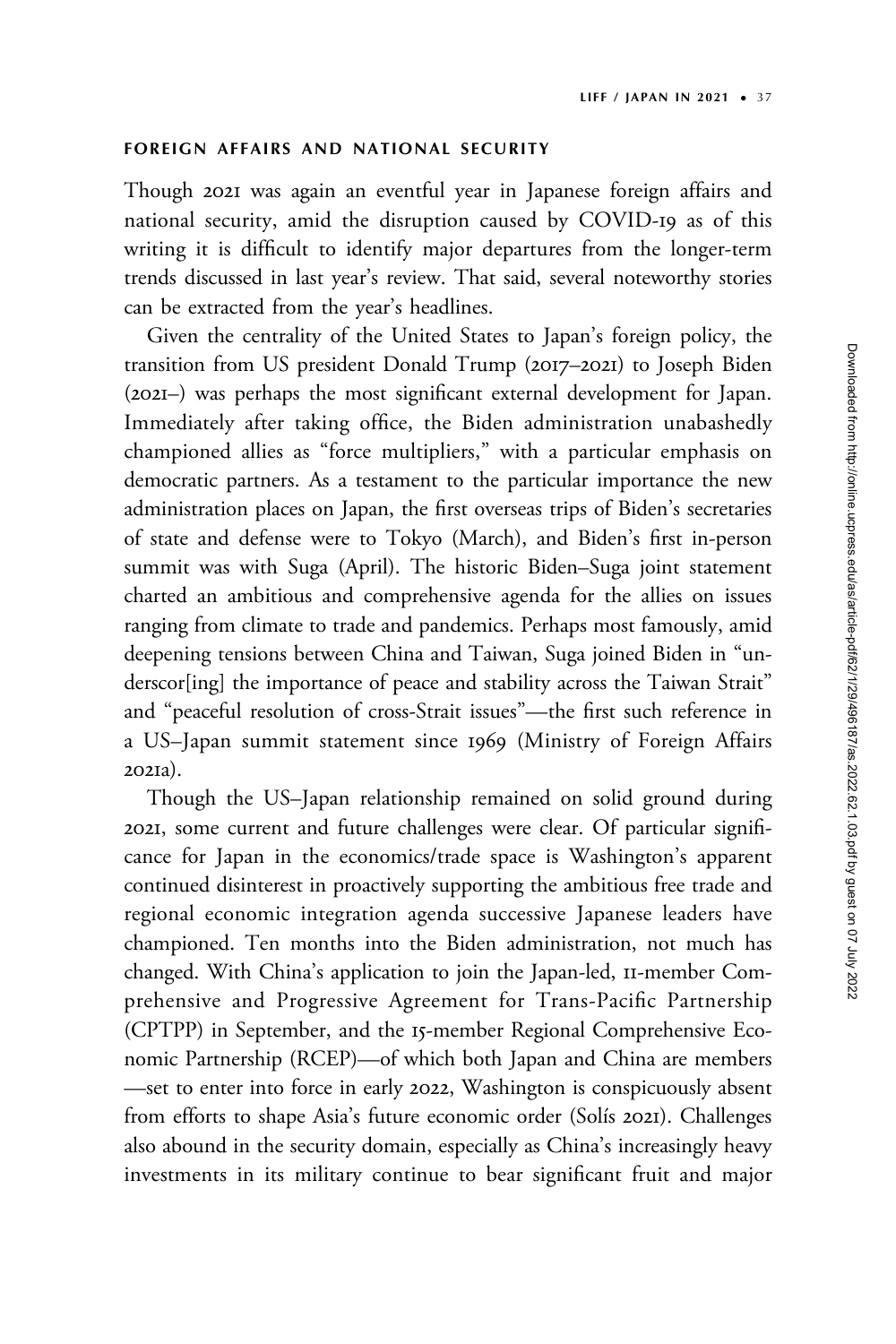advances in North Korea's nuclear and missile capabilities cause shared concern. Amid a rapidly changing balance of power, throughout 2021 Tokyo raised US expectations that Tokyo will do much more to bolster deterrence. The Suga administration's comments about China and the Taiwan Strait, the Biden–Suga statement's commitment "to bolster [Japan's] national defense capabilities to further strengthen the Alliance and regional security," Kishida and other candidates' forward-leaning statements on security reforms in the LDP presidential campaign, and the LDP general election campaign manifesto's call for effectively doubling Japan's defense budget all received significant attention in Washington.

Consistent with its now eight-year-old national security strategy, beyond strengthening the US–Japan alliance throughout 2021 Japan also continued to bolster its own defense capabilities and pursue closer ties with various "like-minded" nations, especially democratic US allies and partners. Headline-grabbing developments during the year included the further elevation of the Quad group of maritime democracies (the US, Japan, Australia, and India), including military exercises and the first-ever virtual and in-person quadrilateral summits; Japan's high-level foreign and defense ministerial meetings with other US treaty allies, including Australia, France, Germany, and the UK; and a US F-35B stealth fighter's successful testlanding on a Japanese destroyer, the latest concrete indication of Japan's plans to convert the helicopter-carrying destroyer into a ship capable of embarking fixed-wing aircraft. Continuing another longer-term trend, Japan–Australia security ties deepened, including Japan agreeing under its 2015 security legislation to extend Japan's Self-Defense Forces' protection to Australian vessels in peacetime on request. Lastly, it is worth noting that a few major national security topics featured in last year's review did not emerge as prominent storylines in 2021. Though after three years of debate the Diet finally passed a revision to the national referendum law, the perennial debate on constitutional revision largely stalled under Suga. So did movement toward acquiring "strike capabilities"—something Abe had announced in 2020 that Japan would formally consider. Together with calls for increased defense spending, both are likely to prompt significant debate under Japan's new leadership.

Concerning Japan's often tense relations with its immediate neighbors in Northeast Asia, no obvious breakthroughs occurred in 2021. Though Japan sought a "stable" relationship with Beijing, major frictions over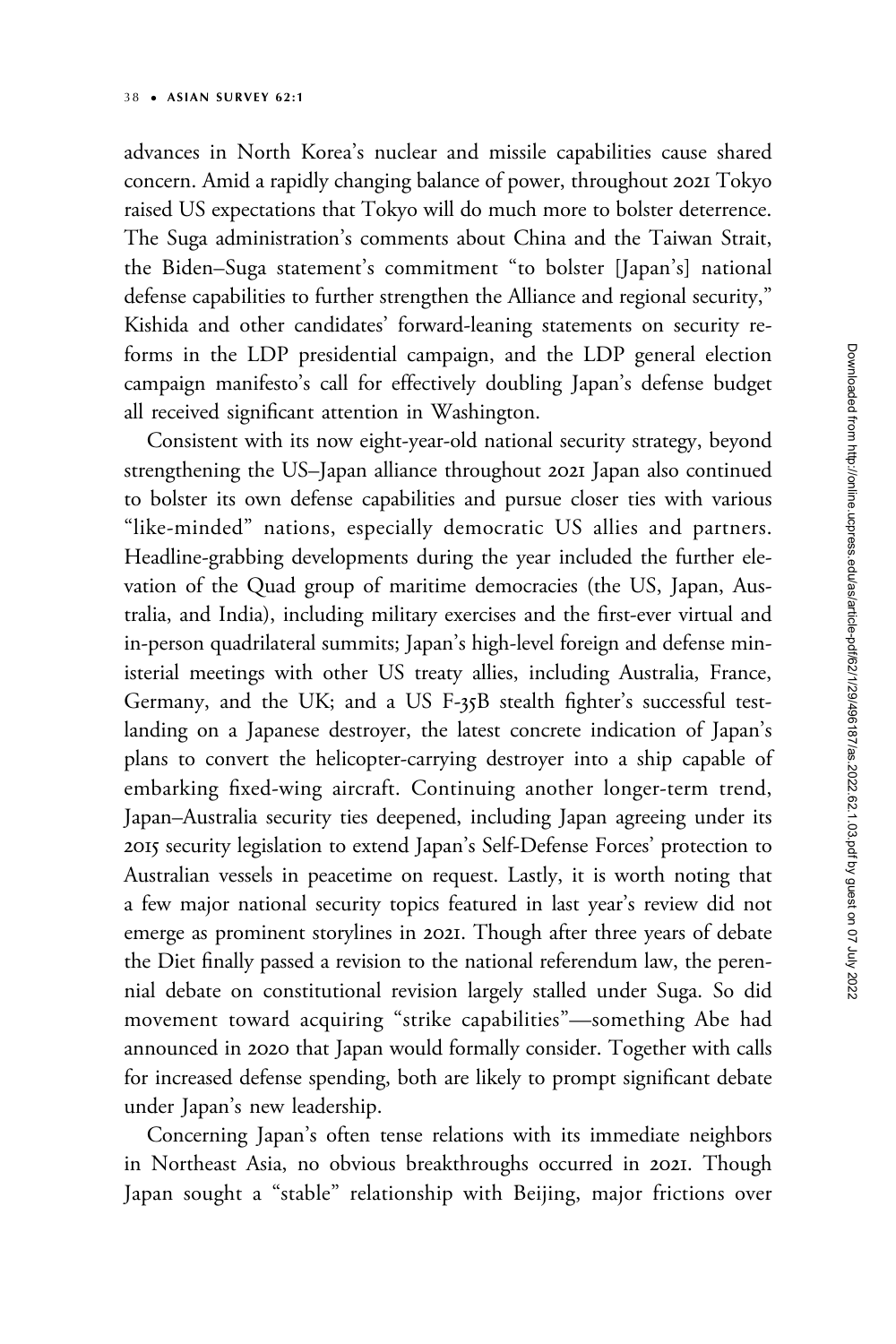a long-festering territorial dispute and other issues continued, and the April Biden–Suga statement conspicuously highlighted shared "concerns over Chinese activities that are inconsistent with the international rules-based order, including the use of economic and other forms of coercion" (Ministry of Foreign Affairs 2021a). New frictions emerged, as well. Of particular note, 2021 witnessed unprecedentedly mainstream discussion in Japan about cross-Strait frictions and a possible "Taiwan contingency" (Taiwan yuji). The Suga administration joined the US and other major democratic partners in expressing shared concerns about peace and stability in the Taiwan Strait and called repeatedly for a peaceful resolution. Japan's 2021 defense white paper even explicitly linked the "stability of Taiwan's situation" to both national security and international stability and called on Japan to pay much closer attention (Boeisho 2021, 52). With South Korea, 2021 saw no major breakthroughs on a long-standing impasse over contemporary treatment of historical issues, though the year wound down with hopes that Seoul's 2022 presidential election could allow a "reset." Meanwhile, Pyongyang continued to test controversial missile and other capabilities, including a suspected submarine-launched ballistic missile. Finally, with Russia there were no major breakthroughs on a long-sought peace treaty.

In terms of foreign economic policy, in January then foreign minister Motegi Toshimitsu reiterated calls for Japan to continue to champion a "Free and Open Indo-Pacific" and maintain its status as a standardbearer for expanding free and fair trade, including through the CPTPP, RCEP, and bilateral agreements with the US, UK, and European Union (Ministry of Foreign Affairs 2021b). On climate policy, a high-profile priority of the Suga government, Japan achieved mixed results. In September, the Climate Action Tracker (2021) judged Japan's climate targets, policies, and finance "insufficient," but acknowledged positive momentum, including the April announcement of a new 2030 domestic emissions reduction target, which it called a "significant step forward." Lastly, a novel feature of Japanese diplomacy in 2021 was Japan's provision of tens of millions of COVID-19 vaccine doses, mostly to Asian neighbors such as Vietnam, Indonesia, and Taiwan.

As for what the advent of the new Kishida administration means for Japan's foreign policy, barring a major external shock, no major departures from the trajectory consolidated during Abe's long tenure (discussed in last year's review) seem likely. After all, Kishida was Abe's foreign minister from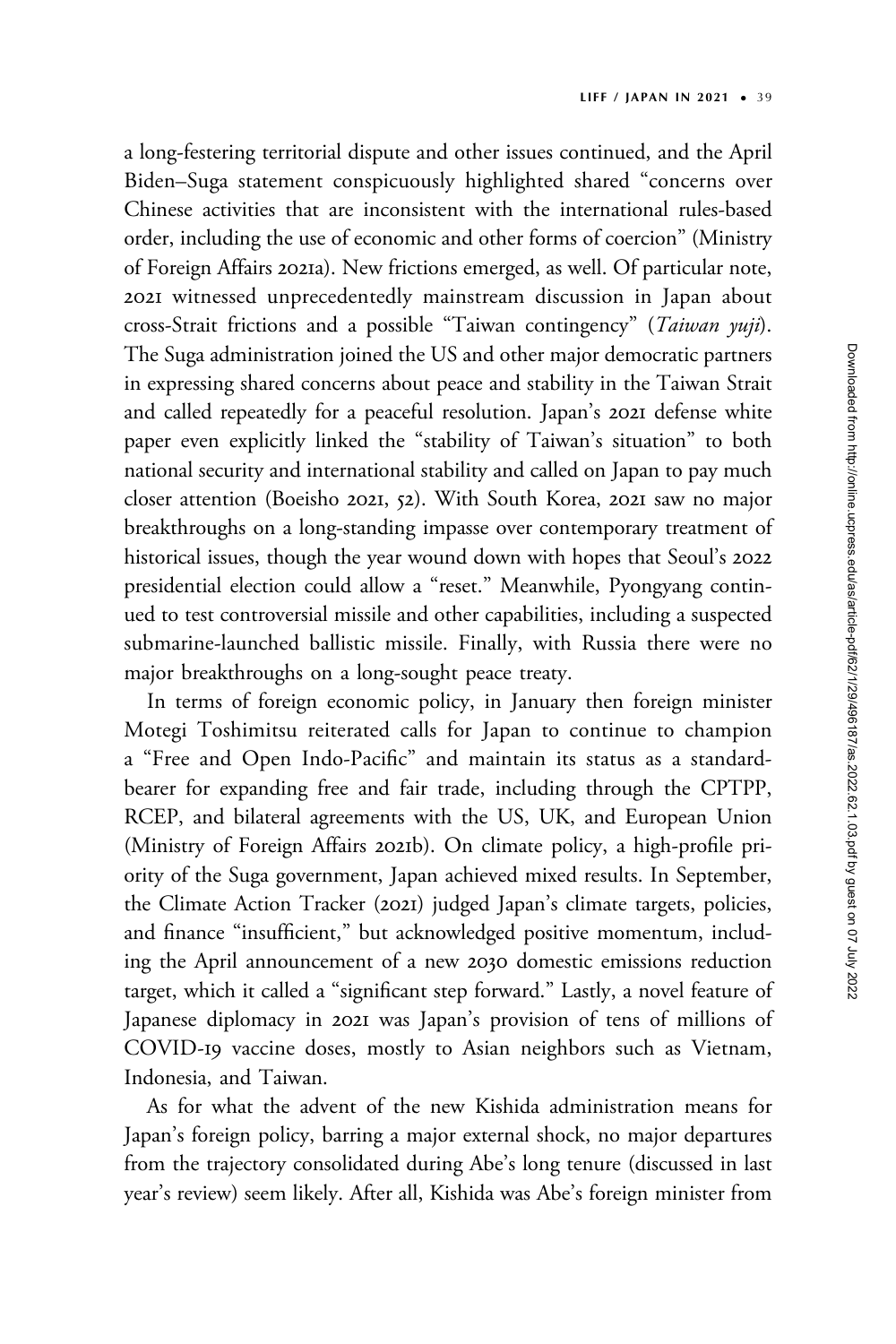2012 to 2017—a period during which key aspects of Japan's years-long foreign policy orientation were set. These include Japan's 2013 national security strategy, the Free and Open Indo-Pacific vision, championing of free trade through the Trans-Pacific Partnership, Japan's historic 2015 peace and security legislation, and a clear emphasis on bolstering the US–Japan alliance and expanding security, economic, and other ties with other "likeminded" countries. Reflecting deepening concerns in Japan about the growing salience of geoeconomics (especially *vis-à-vis* China), as well as threats to national security through economics, information technology, and other means, Kishida has already inherited his predecessor's emphasis on "economic security" (keizai anzen hosho). On taking office he created a new Cabinet post responsible for it, and his inaugural policy speech emphasized "economic security" as one of three pillars of his government's growth strategy (Kishida 2021).

As it concerns more traditional security affairs, though Kishida himself has historically seemed lukewarm toward conservative LDP defense priorities such as constitutional revision, significantly ramping up defense spending, or acquiring strike capabilities, the LDP presidential campaign and domestic and international political vicissitudes suggest that the best question may be how much he will personally advocate for these changes, rather than whether calls for them from within and outside the LDP will continue. (The latter seems all but inevitable.) A clear indicator of how Japan plans to proceed on these and other issues will be the Kishida government's first budget and expected 2022 revision of Japan's 2013 national security strategy and 2018 national defense program guidelines and its midterm defense program. Beyond national security, other questions of significance for the next year-plus include whether the 50th anniversary of Japan–PRC diplomatic normalization (1972) or a new administration in Seoul will facilitate breakthroughs in Tokyo's often-tense relations with China and South Korea; how forward-leaning the Kishida government will be on Taiwanrelated matters; whether it can convince the Biden administration to embrace a more proactive agenda on regional economic integration; and how, and how much, it will prioritize climate change policy.

Though much remains uncertain, one thing is not in doubt: 2022 is sure to be a consequential year for Japanese diplomacy.

Published online: February 9, 2022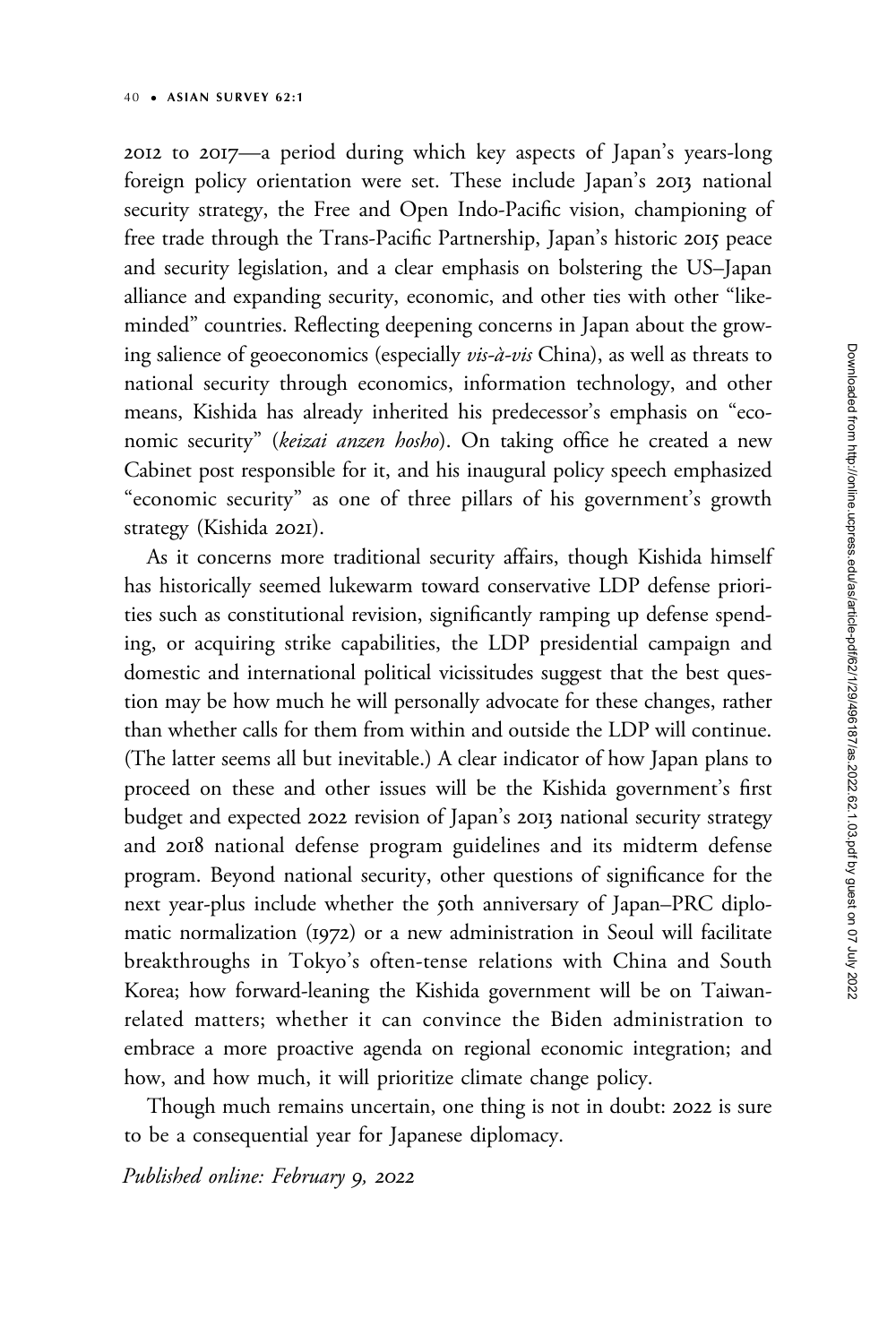#### **REFERENCES**

- Boeisho. 2021. Boei Hakusho [Defense White Paper]. Ministry of Defense, Tokyo, <[https://www.mod.go.jp/j/publication/wp/wp](https://www.mod.go.jp/j/publication/wp/wp2021/w2021_00.html)2021/w2021\_00. [html](https://www.mod.go.jp/j/publication/wp/wp2021/w2021_00.html)>.
- Climate Action Tracker. 2021. "Japan," <[https://climateactiontracker.org/](https://climateactiontracker.org/countries/japan/) [countries/japan/](https://climateactiontracker.org/countries/japan/)>, accessed September 15, 2021.
- COVID-19 Data Explorer. n.d. [<https://ourworldindata.org/coronavirus](https://ourworldindata.org/coronavirus-data-explorer)[data-explorer](https://ourworldindata.org/coronavirus-data-explorer)>, accessed November 8, 2021.
- Liff, Adam P. 2021. "Japan in 2020: COVID-19 and the End of the Abe Era." Asian Survey  $6I(1)$ : 49–64.
- Liff, Adam P., and Ko Maeda. 2019. "Electoral Incentives, Policy Compromise, and Coalition Durability: Japan's LDP–Komeito Government in a Mixed Electoral System." Japanese Journal of Political Science 20(1): 53-73.
- IMF 2021. "World Economic Outlook, October 2021." International Monetary Fund, [<https://www.imf.org/en/Publications/WEO/Issues/](https://www.imf.org/en/Publications/WEO/Issues/2021/10/12/world-economic-outlook-october-2021) 2021/10/12[/world-economic-outlook-october-](https://www.imf.org/en/Publications/WEO/Issues/2021/10/12/world-economic-outlook-october-2021)2021>.
- Kishida, Fumio. 2021. 第二百五回国会における岸田内閣総理大臣所信 表明演説 [Prime Minister Kishida's Speech at the 205th Diet Session], October 8, <[https://www.kantei.go.jp/jp/](https://www.kantei.go.jp/jp/100_kishida/statement/2021/1008shoshinhyomei.html)100\_kishida/statement/2021/ 1008[shoshinhyomei.html>](https://www.kantei.go.jp/jp/100_kishida/statement/2021/1008shoshinhyomei.html).
- Kyodo. 2021. "86% in Japan Fear COVID-19 Rebound if Tokyo Olympics Held," June 20.
- Mainichi 2021. "Japan Visitors Down 99.2% in Sept. from 2019 Due to Border Controls," October 20, [<https://mainichi.jp/english/articles/](https://mainichi.jp/english/articles/20211020/p2g/00m/0na/055000c) [20211020](https://mainichi.jp/english/articles/20211020/p2g/00m/0na/055000c)/p2g/00m/0na/055000c>.
- Ministry of Foreign Affairs. 2021a. "U.S.-Japan Joint Leaders' Statement," April 16, <[https://www.mofa.go.jp/](https://www.mofa.go.jp/files/100177718.pdf)files/100177718.pdf>.
- Ministry of Foreign Affairs. 2021b. 外務大臣演説 [Foreign Minister's Speech], January 18, <[https://www.mofa.go.jp/mofaj/fp/pp/page](https://www.mofa.go.jp/mofaj/fp/pp/page3_002995.html)3\_ [002995](https://www.mofa.go.jp/mofaj/fp/pp/page3_002995.html).html>.
- NHK. 2021. 内閣支持率 [Cabinet Support Rate], [<https://www.nhk.or.jp/](https://www.nhk.or.jp/senkyo/shijiritsu/) [senkyo/shijiritsu/](https://www.nhk.or.jp/senkyo/shijiritsu/)>, accessed October 21, 2021.
- <u> Nikkei. 2021a. 衆院選公示、候補者の多様化遠く 20~30代初のr</u>割未満 [Lower House Election Official Notice, Candidate Diversification Far